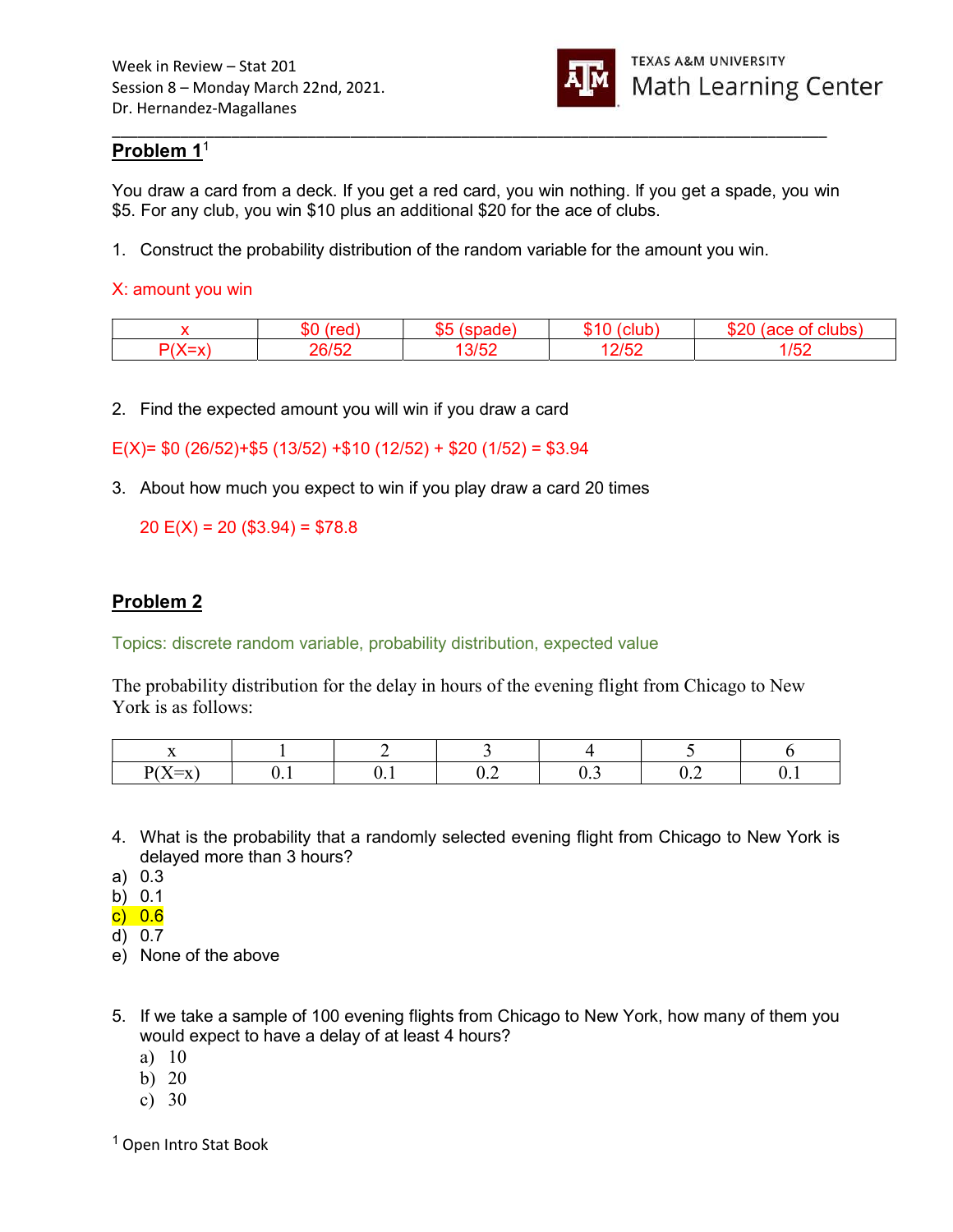

d) 60

e) It cannot be calculated

# Problem 3

Topics: discrete random variable, binomial distribution, estimates probability, expected value

\_\_\_\_\_\_\_\_\_\_\_\_\_\_\_\_\_\_\_\_\_\_\_\_\_\_\_\_\_\_\_\_\_\_\_\_\_\_\_\_\_\_\_\_\_\_\_\_\_\_\_\_\_\_\_\_\_\_\_\_\_\_\_\_\_\_\_\_\_\_\_\_\_\_\_\_\_\_\_\_\_\_\_\_

In a certain country, the probability that a child dies during his or her first year of life is 0.014. We are interested in the expected number of infants who die before reaching their first birthdays in a random sample of 2,000.

- 6. In words, define the Random Variable X of interest.
	- a) The number of infants who dies in the first year of life.
	- b) The number of infants who dies during the first year of life in a random sample of 2,000.
	- c) The number of infants who are less that one year old.
	- d) The number of infants who survive their first year of life.
	- e) None of the above
- 7. How many infants are expected to die during their first year of life in a random sample of this size?
	- a) 32
	- b) 10
	- c) 40
	- d) 28
	- e)  $0$  (zero)
- 8. Which is the probability that there are none deaths during the first year?

X~Bin(n=2000, p= .014)

 $P(X=0) = \binom{200}{0}$  $\binom{00}{0}$  (.014)<sup>0</sup> (1 – .014)<sup>200</sup>

9. Which is the probability that there is a maximum of two deaths during the first year?

$$
P(X \le 2) = P(X = 0) + P(X = 1) + P(X = 2)
$$

$$
= {200 \choose 0} (.014)^0 (1-.014)^{200} + {200 \choose 1} (.014)^1 (1-.014)^{199} + {200 \choose 2} (.014)^2 (1-.014)^{198}
$$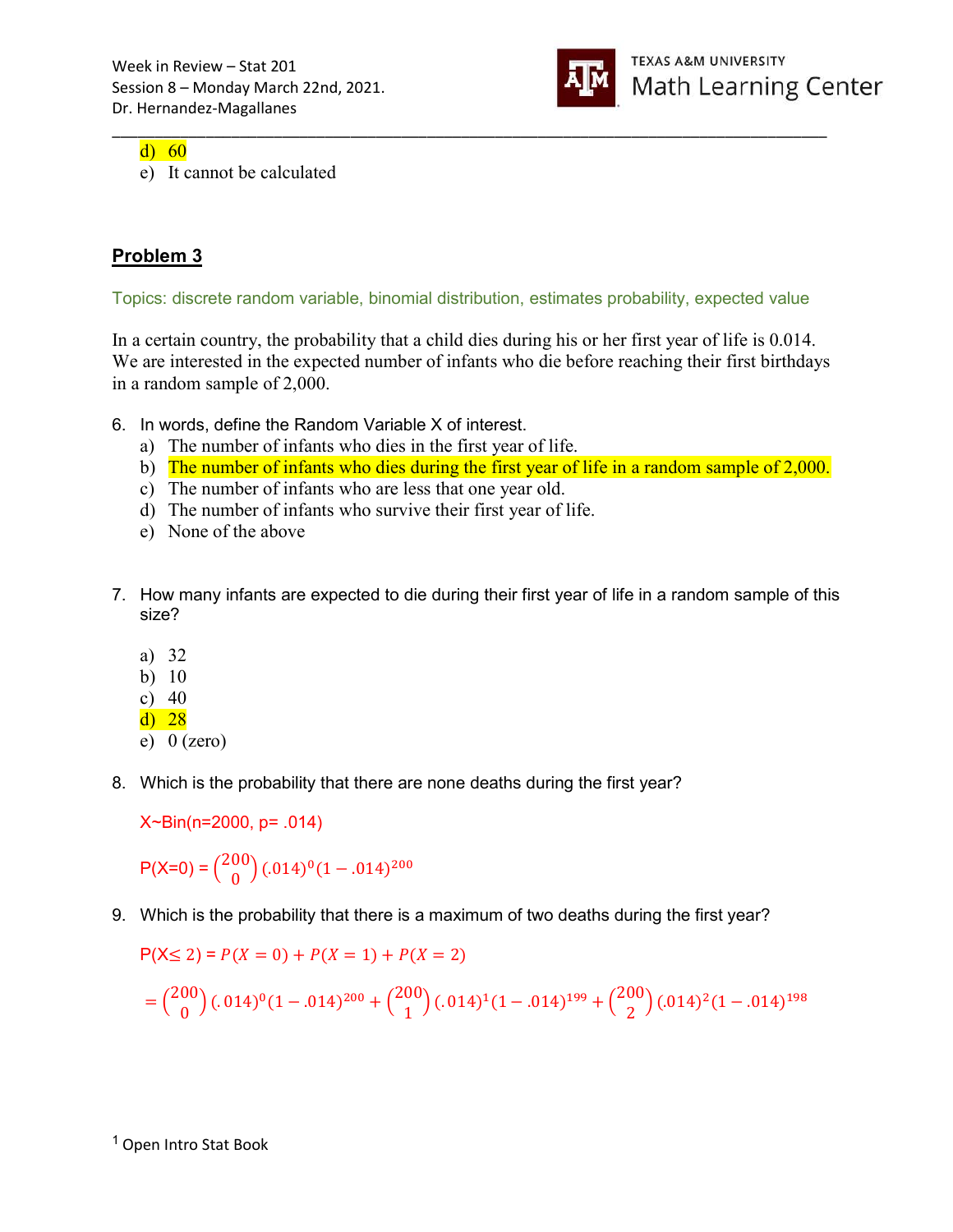

## Problem 4

A popular fashion magazine has just recently published a poll saying that 45% of women who, if given the chance, would want to marry their first boyfriend. A random sample of 20 women from across the United States was taken. Answer the following questions.

1 This is clearly a binomial experiment. Which of the following is not a property of the Binomial?

- a) The observation for each woman is independent, since the women were randomly sampled.
- b) Each woman has the same probability they would like to marry their first boyfriend  $(45\%)$ .
- c) Each woman in the survey has based their response upon another woman's response.
- d) There is not enough information to answer this question.

2 What is the probability that half of the women sampled would like to marry their first boyfriend?

- a)  $0.4500$
- b)  $0.1593$
- c)  $0.5513$
- d)  $0.6312$
- e) Not enough information to answer this question.

3 Let's say we increased our sample to 100 women, what is the expected number of women in this new sample that would say that they would like to marry their first boyfriend?

- a)  $45$
- b)  $55$
- c)  $65$
- $d)$  75
- $e) 35$